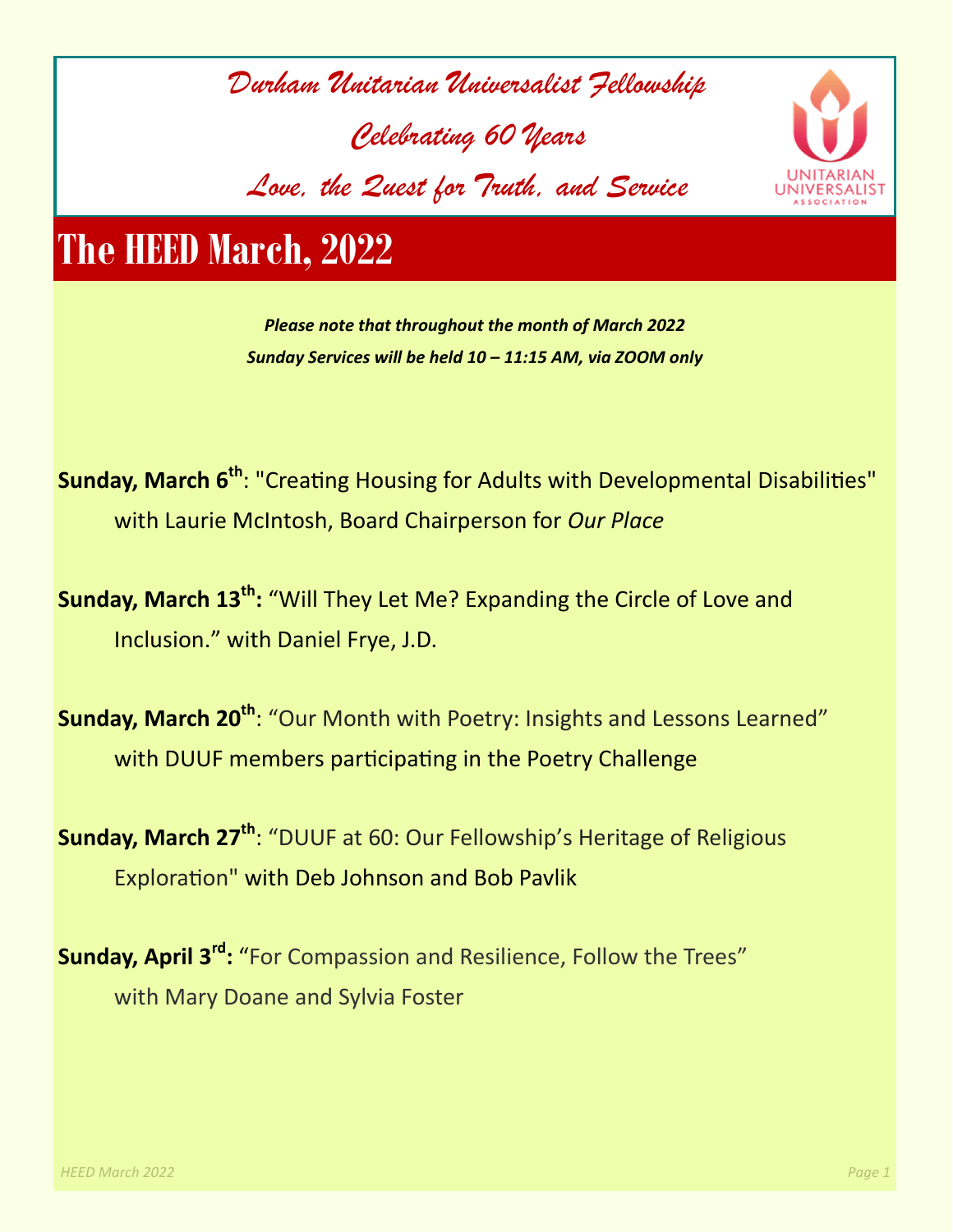### **March 2022 Program Schedule Details**

**Sunday, March 6th** : "Creating Housing for Adults with Developmental Disabilities" with Laurie McIntosh, Board Chairperson for *Our Place*.

Laurie will discuss the joys and challenges of raising two children with disabilities and helping them to become as independent as possible. She will describe the rationale behind the creation of *Our Place,* a nonprofit whose mission is to create housing for adults with developmental disabilities.

**Sunday, March 13th :** "Will They Let Me? Expanding the Circle of Love and Inclusion." with Daniel Frye, J.D., Administrator of Services for the Blind and Vision-Impaired, NH Bureau of Vocational Rehabilitation, State Department of Education, Concord. He is also a student at the Meadville-Lombard Theological School where he is pursuing his MDiv. with the goal of becoming a Unitarian-Universalist Minister.

**Sunday, March 20th** : "Our Month with Poetry: Insights and Lessons Learned" with DUUF members participating in the Poetry Challenge

Participants in our February Poetry Challenge will share insights and lessons learned from the daily reading of their chosen poem throughout the month of February.

**Sunday, March 27th** : "DUUF at 60: Our Fellowship's Heritage of Religious Exploration" with Deb Johnson and Bob Pavlik.

Since its founding, members of the Durham Fellowship have provided children with opportunities for exploration of the natural world, and Social Justice issues as well as Spiritual and Ethical exploration. We will revisit the varied ways in which DUUF has served and met the needs of our children and youth.

**Sunday, April 3rd :** "For Compassion and Resilience, Follow the Trees" with Mary Doane and Sylvia Foster

In this multi-media presentation, Mary and Sylvia will explore with us the following questions:

How can we build resilience into our lives? What can nature teach us about compassion and kindness toward one another? We'll seek nature's guidance and consider the role that community-building plays in helping us adapt and thrive in the midst of a changing planet.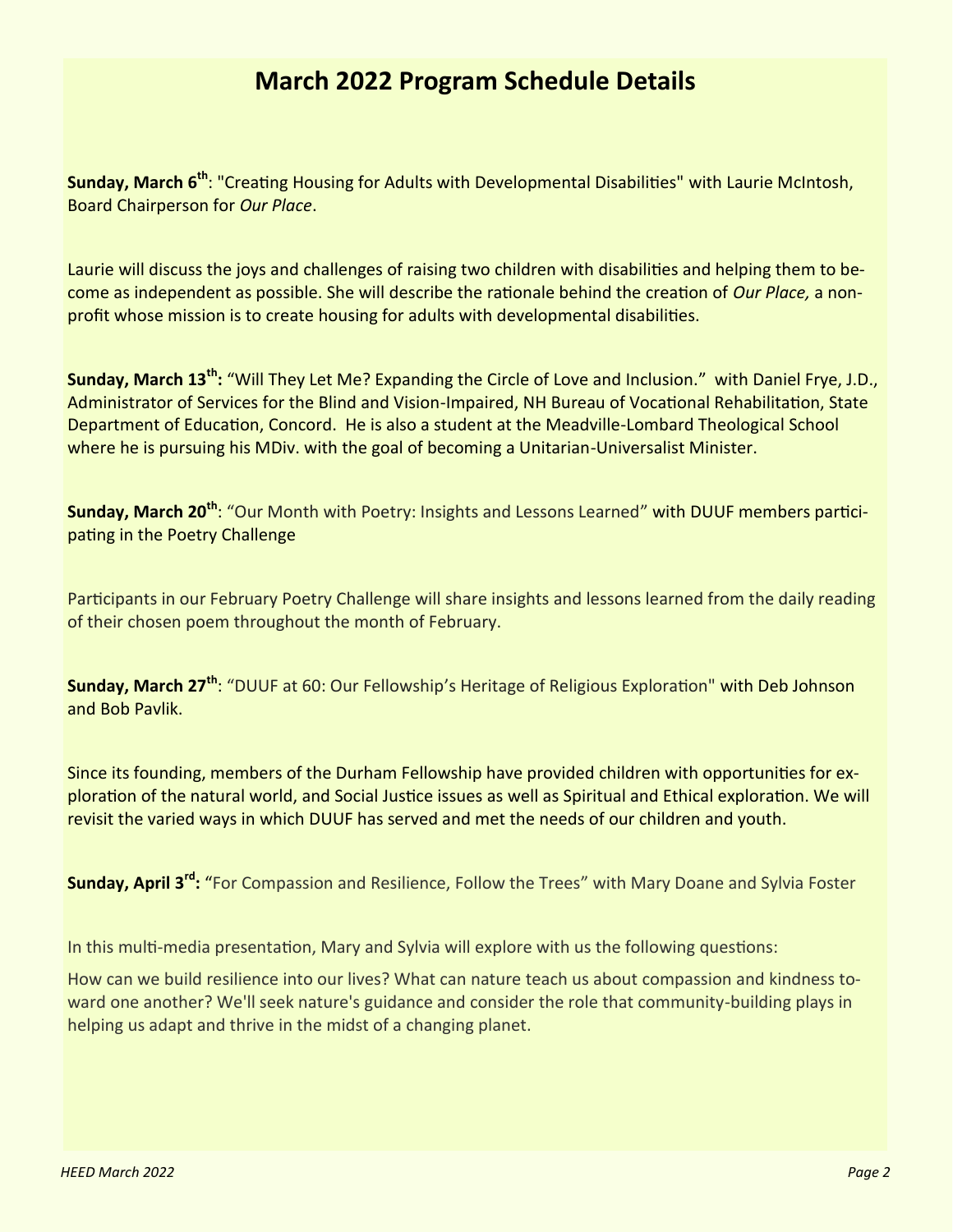#### **President's Message: Better Days**

**I write hopeful that falling Covid rates and better weather will soon allow us to resume face-to-face Sunday services in our beautiful sanctuary. I've heard from many who look forward to gatherings with familiar faces, young and old, and with new friends interested to learn more about and connect with our Fellowship. The Fellowship Board has been discussing when and how to make this happen. Send me any ideas you have on how we might, in the coming months, make up for lost gathering time and better spread the word about DUUF in our community.**

**Thanks,**

**John Macri**

**john.macri@unh.edu**

### **From the Social Committee**

**Social committee will try to organize a walk for those interested on a Sunday afternoon in March when the weather is cooperative. I will announce the walk during Sunday morning services . We will meet at the church at 1:30 and go from there. There has been some lovely midweek winter weather; here's hoping for some great weekend weather.** 

**—Carol for the committee** 

#### Membership

It has come to my attention that there is information on our Website Membership List that is no longer correct, such as phone numbers, and email addresses.

I'm asking members to please check your info on our Website to ascertain that it is correct. If not, please send any changes and updates to: [sheehanr216@gmail.com.](mailto:sheehanr216@gmail.com)

Bob Sheehan

A Lovely Way to Escape From Winter (if only for a few moments)

Thirteen intrepid DUUFers brightened their month of February with recitations of a chosen poem. Carol Bullivant, Bob Bullivant Betty Crepeau, Deb Johnson, John Macri, Dawn Meredith, Betty Nordgren, Eric Nordgren, Michael O'Sullivan, Thomas Pistole, Joyce Sheehan, Bob Sheehan and Larry Vogelman, each read their selected poem daily (that's 28 times!) throughout the month.

Poems were drawn from a range of periods, reaching as far back as 1818 [Percy Bysshe Shelley's "Ozymandius," read by Eric Nordgren] to 2021 [Amanda Gorman's "The Hill We Climb" read by John Macri]. The full list of poems will be distributed prior to our Sunday, March  $20<sup>th</sup>$  program, where the Poetry Challenge participants will share further insights and lessons learned from the daily reading of their chosen poems.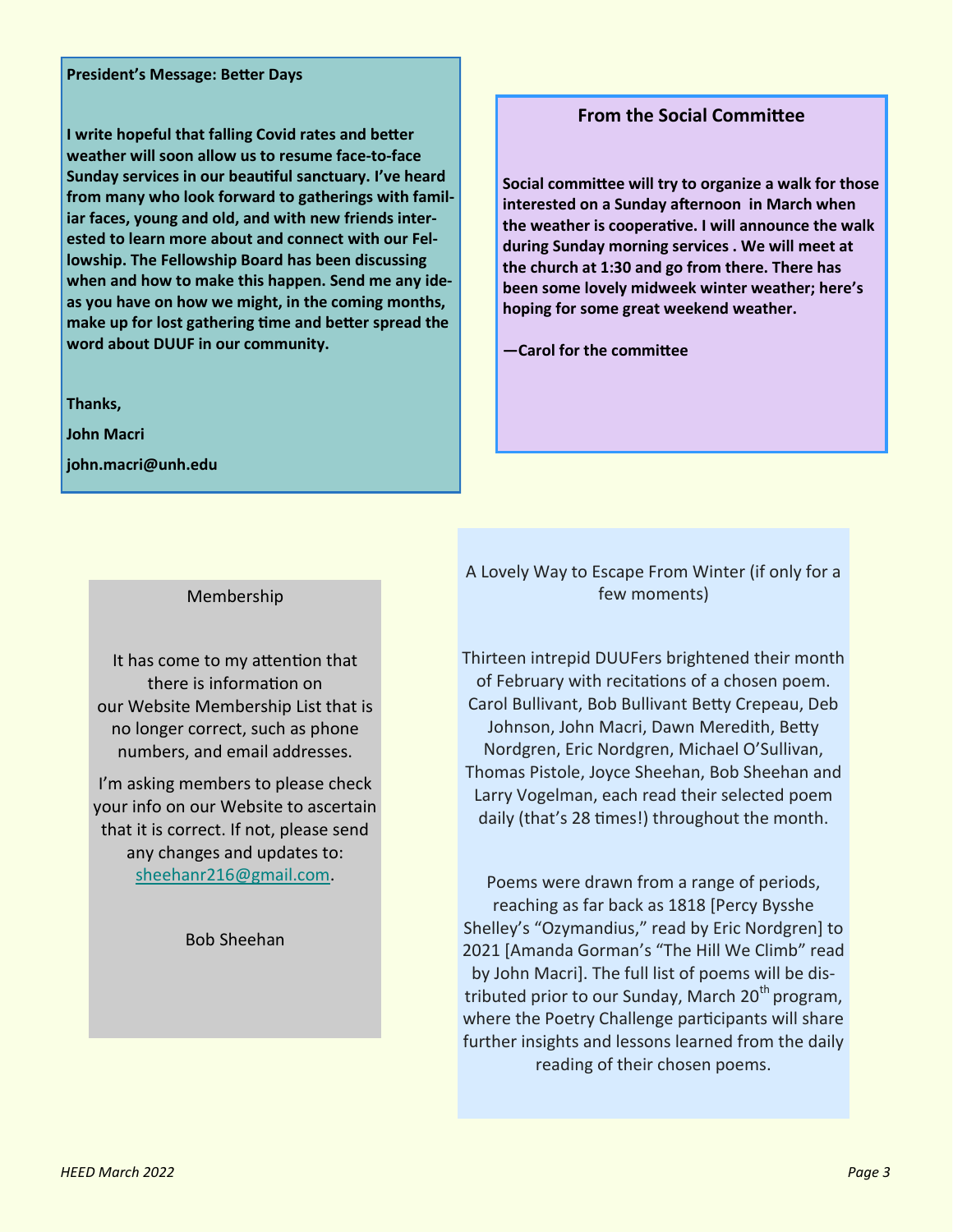### **Unitarian Universalist Ministry**

Thomas Pistole, Denominational Affairs

At a recent meeting of DARLA (Dover Area Religious Leaders Association) one of our members shared that she will be leaving her Dover congregation later this year to become the pastor of another NH congregation. She noted that this decision was made by the superintendent, which, she explained, is an intermediary position serving under the bishop. A lively discussion then followed in which various clergy members shared similar experiences. Even though we are a lay-led congregation and have been since our inception over 60 years ago, it seems fitting for us to have a basic understanding of how ministers and congregations in our faith tradition are connected. The practice can, at times, be quite complex but the following should provide a basic understanding of the process.

There are two main groups involved in the process: the congregation and the Ministries and Faith Development group at UUA headquarters or the New England Region UUA staff.

Because of congregational polity, "Ordination into the UU ministry...is solely at the discretion of congregations... An individual becomes a member of the clergy and a UU minister based on ordination by a UU congregation and in no other way."<sup>i</sup>

However, in most cases, individual seeking to enter the ministry work through the UUA to complete the process and, if successful, receive fellowship within the UUA. Major milestones in ministerial formation for UU ministers typically include seminary, internship, Clinical Pastoral Education (CPE), acceptance into Preliminary Fellowship with the Ministerial Fellowship Committee (UUA), ordination by a congregation, Final Fellowship by the MFC, in that order.

Candidates who are granted Preliminary Fellowship are eligible to work with the UUA's Transitions Office, which works to provide connections between congregations seeking a minister and candidates. Although this sounds relatively simple, it is anything but. I served for a while as a regional transitions consultant for congregations and learned quite a bit about the preparation and implementation involved. At present, the Transitions Office works only with congregations seeking ministers for 3/4 or fulltime positions. For smaller congregations (which includes most in the northeast), a simpler process is coordinated through our regional staff group.

Without diminishing the importance of ordained clergy, it is also important to remember the following, found in a report from the UUA's Commission on Appraisal: "Ministry is the vocation of every person of faith, [and] Unitarian Universalism, as a democratic faith, affirms the 'priesthood of all believers'; we are all lay ministers, whether or not we choose to be professional religious leaders."  $\mathsf{^{ii}}$ 

Sometimes a congregation may specify ministerial services. This may be particularly true for those seeking a minister for the first time. This is called consulting ministry. Working with regional staff, the congregation can create a specific job description that details what these activities are, e.g., Sunday service once a month, support for RE program, conducting memorial services. These are one-year appointments and can be renewed. iii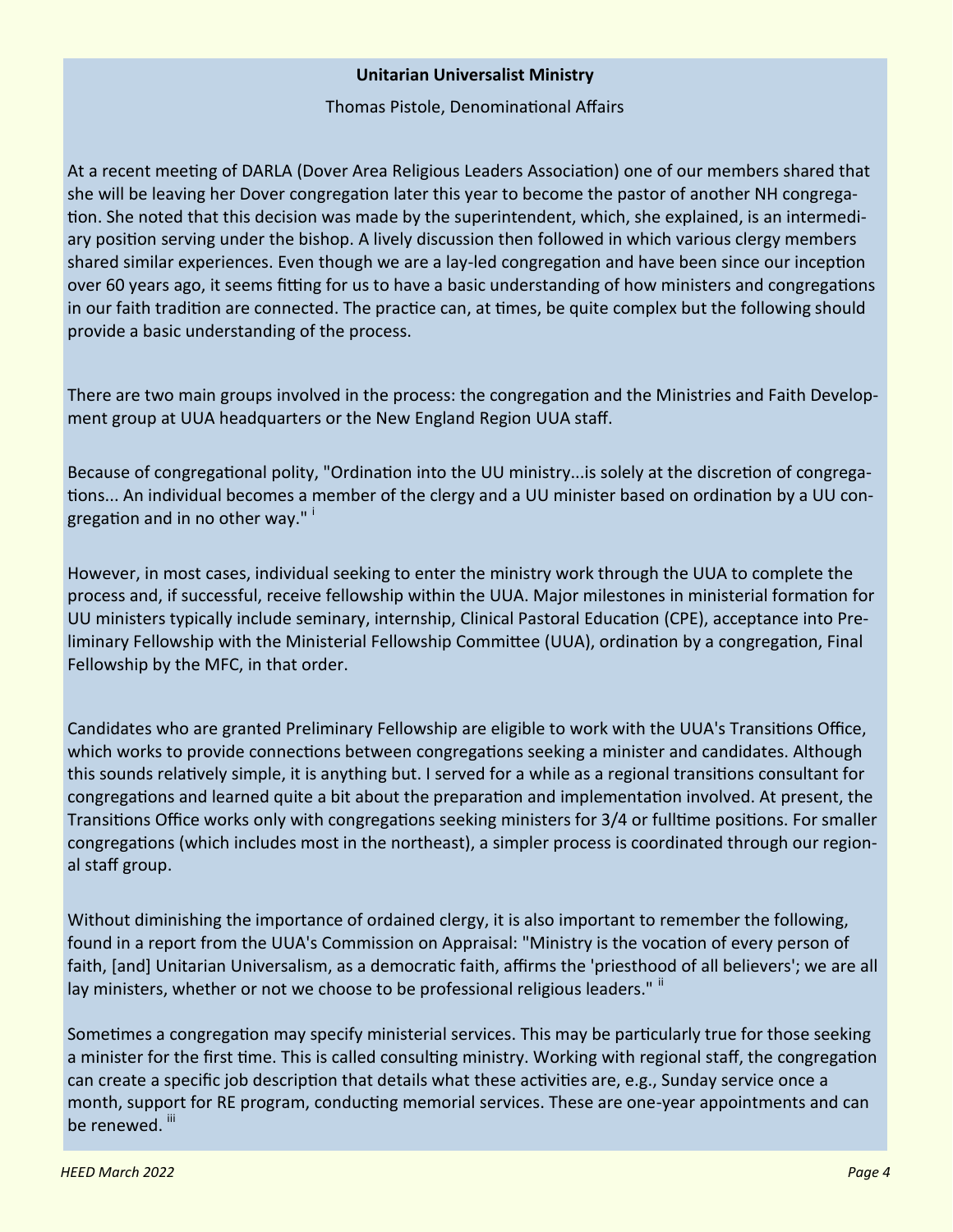Finally, there is a program currently available in several of our UUA regions called the Commissioned Lay Ministry Program. It provides an opportunity for committed UU leaders to deepen their faith while serving their congregations in more significant ways. It was designed for individuals who do not feel the call to ordained ministry but seek an alternative path to service. <sup>iv</sup>

In summary, each UU congregation determines if it wishes to call a minister and, if so, who that person is. The UUA through central and regional offices provide various support functions to help congregations decide what model would best suit their needs and wishes and, if desired, in connecting with potential candidates.

<sup>i</sup> Ordination and Community Ministers: Leadership Lab, UUA

\_\_\_\_\_\_\_\_\_\_\_\_\_\_\_\_\_\_\_\_\_\_\_\_\_\_\_\_\_\_\_\_\_\_\_\_\_\_\_\_\_\_\_\_\_\_\_\_

ii Commission on Appraisal, *Our Professional Ministry: Structure, Support and Renewal* (UUA), 1992

<sup>iii</sup> Commissioned Lay Ministry Program, Central East Region, UUA

iv UU Church of Boulder-Ministerial Committee, 2014-15

**Reminder: UUA General Assembly, Portland, OR, June 22-26, in-person or virtual**